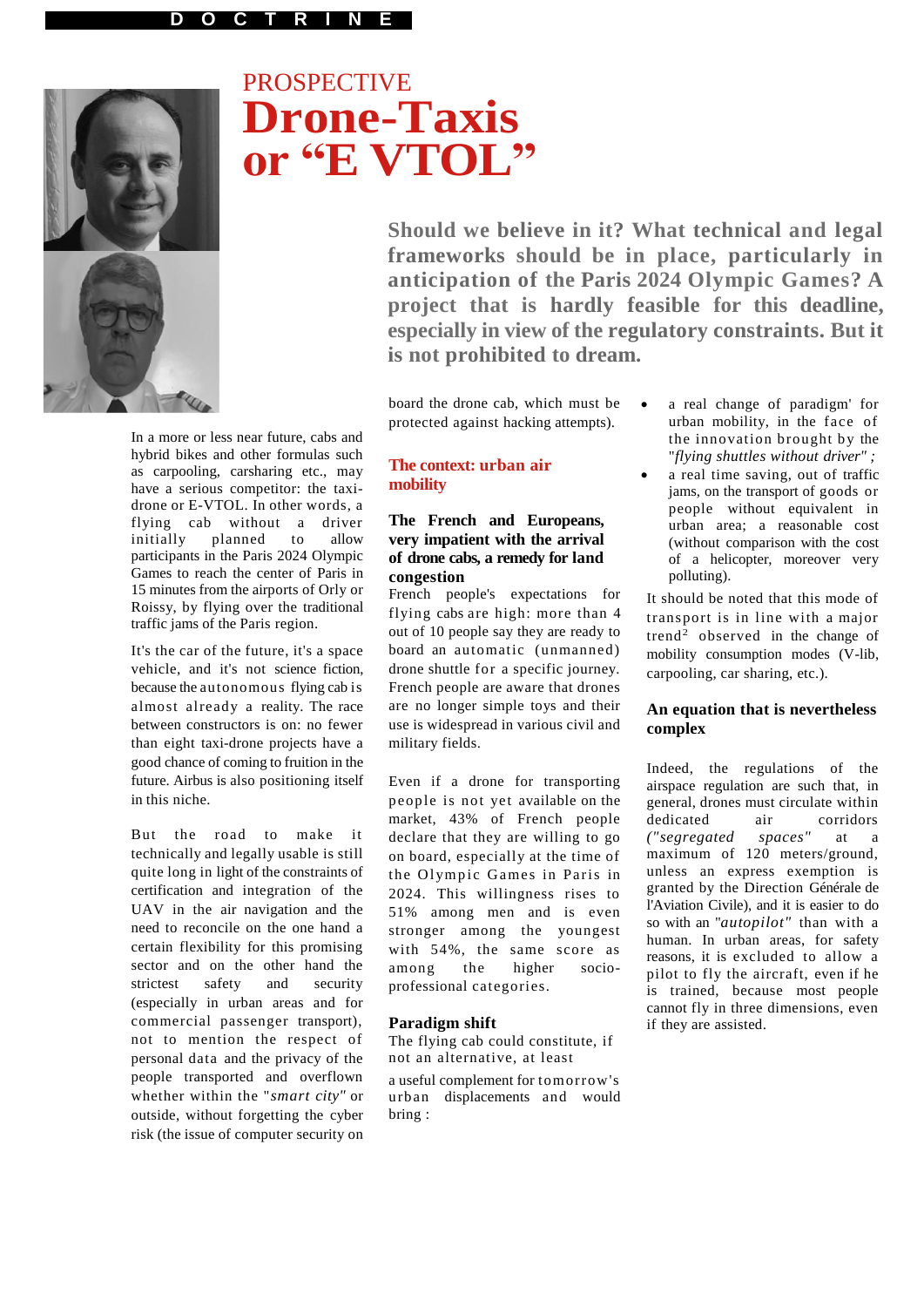The concept of the drone taxi is very disruptive and will represent a serious alternative for tomorrow's urban transportation. Such support from French people is<br>both surprising and very both surprising and very encouraging for the dozens of projects currently being developed.

# **Definition, characteristics (still low autonomy), manufacturers and issues**

The eVTOL (electric Vertical Takeoff and Landing) is a vertical takeoff technology which allows the operation of an aircraft in an  $\mu$ utonomous way<sup>3</sup> in remote control, or with a pilot on board. It represents one of the latest innovations in the aerospace industry, especially since the propulsion is electric and therefore in line with the industry's constant ecological<br>concerns (decarbonization<sup>4</sup> of  $(decarbonization<sup>4</sup>)$ of aviation, which represents a major challenge in the face of "*plane bashing").*

In concrete terms, the omnidirectional, streamlined propellers allow the device to take off and then move in all directions. Although designs vary according to the developers, most of them are similar to "*classic drones".* They are powered by electrical energy, hence the name eVTOL. They can be powered by other types of energy, including green energy.

The principle of the "*air taxi"* is based on vertical take-off. The displacements are generated by the inclinations of the propeller blades. The transition from take-off mode to displacement mode of the module is a critical element of the flight. At this point, it should be noted that there is no eVTOL design that involves a helicopterlike structure.

In addition to the Chinese company EHang, the major aeronautical manufacturers, BOEING and AIRBUS, play an important role in the development of eVTOL.

Airbus is working on its VAHANA (single-seater) and CityAirbus (fourseater) concepts. As for Boeing, the company is even collaborating with luxury car manufacturer PORSCHE to develop a high-end eVTOL vehicle.

Uber created Uber Elevate in 2016 to develop a vehicle for air ridesharing services. The company sold Uber Elevate in December 2020 to another aviation company, Joby Aviation. In turn, Joby Aviation has partnered with automaker Toyota to develop another air cab service. This service involves five-seat eVTOL air taxi with a range of 150 miles and top speeds of up to 200 mph.

Several U.S. airlines are also exploring this technology (partnering with start-ups). Earlier this year, United Airlines announced its partnership with the air mobility company Archer to develop eVTOL vehicles. The goal is to design short-haul electric air cabs for dense urban environments. Archer is developing its own eVTOL vehicle, which it hopes to deploy in Los Angeles by 2024.

On a technical level and as an example, the white paper of the project developed by Uber Elevate on the eVTOL aircraft details the following specifications:

- **Capacity for four passengers (including a possible pilot).**
- **Gross vehicle weight of 1800 kg. 500 kW of power for one**
- **minute during take-off and landing.**
- **71 kW of power required in flight at a speed of 150 mph.**
- **120 kW of power required in flight at 200 mph.**
- **At a cost of \$0.12 per kWh.**
- **With a function capacity of approximately 40 hours per week for one year.**

The eVTOL technology is currently for point-to-point travel, with the ambition of developing larger aircraft in the future. This type of technology allows for operation without a runway, and is designed for use on larger aircraft in the future. This type

of technology allows for runway-less operation. This is an ideal scenario for highly populated urban areas.

The "*Velocity",* a VTOL (vehicle with vertical take-off and landing), an allelectric aircraft from the German manufacturer Volocopter, performed a remarkable flight demonstration in 2021. In the audience, Patrick Ky, the executive director of EASA (the European Aviation Safety Agency) had his eye on this creature capable of carrying:

- two people including a pilot,
- at a speed of 110 km/h and
- at an altitude of 400 to 500 meters
- with a range of 35 km.

Following on from the first "*DOA*" certificate obtained at the end of 2019 *("DOA"* for Design Organization Approval), certification of the drone (requested in May 2021 by the manufacturer Volocopter) is in progress. After a successful test, EASA has authorized test flights of the aircraft in limited areas. This is a world first, before a commercial green light is given, which is expected by a few years on the coveted market of flying cabs. The future market for flying cabs<sup>5</sup> could, in fact, represent more than 35 billion dollars in 2035. It would concern 60 to 90 cities in the world, especially the congested megacities of Asia and America.

This Drone-Taxi can "*now be operated in a clearly defined low-risk area clearly delineated area",*  including in the vicinity of high-risk areas like a city or a sports stadium explained the EASA. Nevertheless, great caution must be observed, given the characteristics of the "*vehicle"*  itself (subject to air law - see 1<sup>-</sup> 14 infra), its social acceptability, its limited autonomy<sup>6</sup> compared to an aircraft with a technical engine and the enormous challenge of its certification.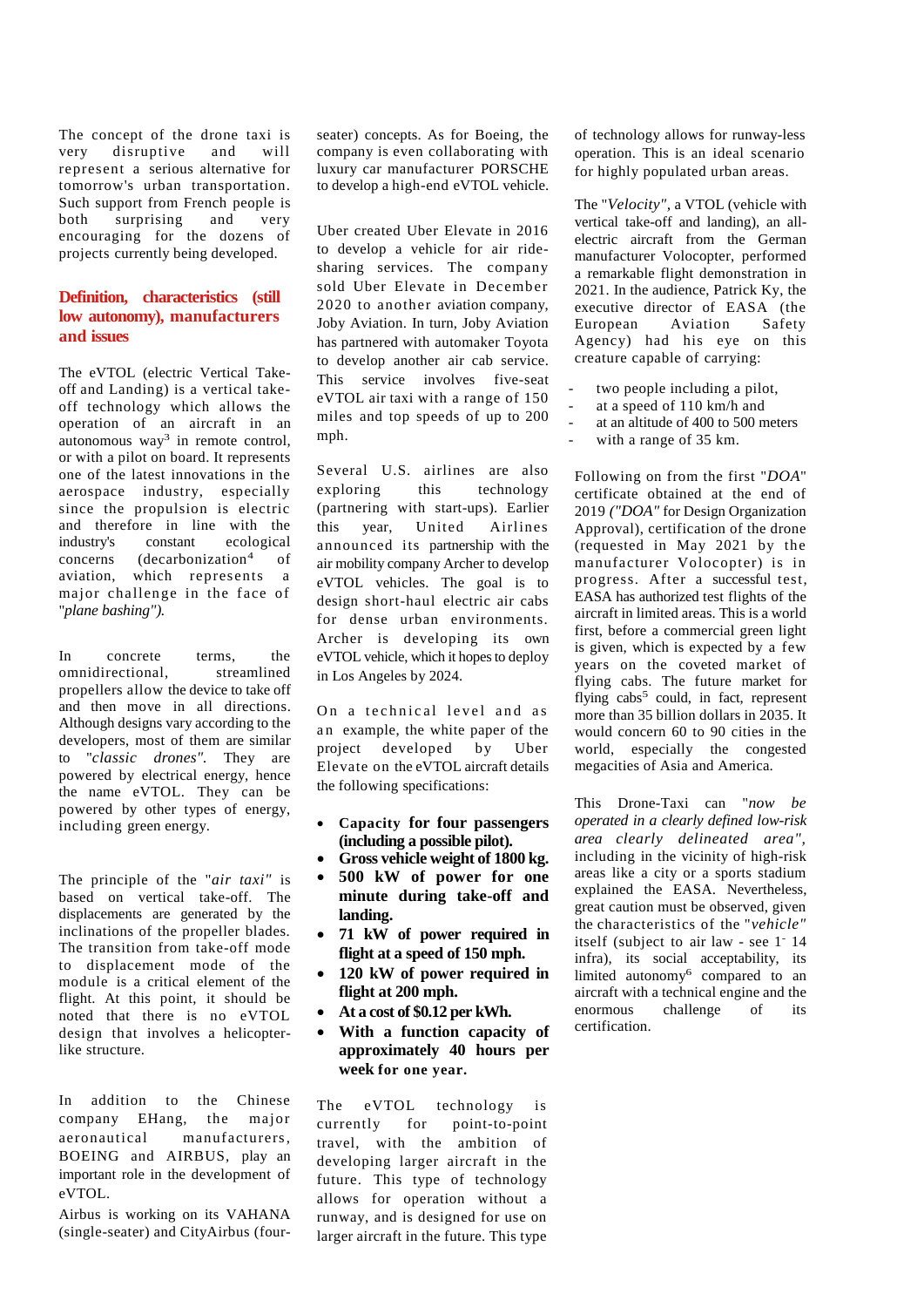

Inde ed, the reliability of the aircraft must be proven in accordance with the regulations. To this end, it must be demonstrated that the probability of a "*catastrophic failure" - the*  shutdown of several rotors at the same time, for example - is less than one per billion flight hours, which remains a considerable challenge in this field.

In a pragmatic and secure way, it is necessary to agree that a probationary period will be necessary with a pilot on board before considering a total autonomy...

## **The "urban air mobility" sector and infrastructures**

How can eVTOL and *vertiports*  be integrated into the *smart city*  of 2024 / 2030? Although there are many airports, they are usually not located in the middle of busy cities. Most passengers will use eVTOL drones for short trips. Therefore, it will be necessary to build take-off and landing areas in large, busy cities.

Among the changes, electric charging stations are also needed. The drone cab will also need infrastructure when not in use. Maintenance hangars or parking lots will have to be built not far from the central hubs. Cities and municipalities will need to plan locations as early as possible, in collaboration with technology providers and regulatory authorities.

Note that the urban evolution of drone cabs will take place within the "*Smart city<sup>8</sup> ":* this "*smart city"*  will be equipped with a quantity of sensors that will collect a multitude of data in order to improve the quality of life of city dwellers. Developing a smart city will require finding the perfect balance between public and private actors, on the one hand, and between the protection and innovation on the other hand, with the overriding issue of privacy protection.

Drone-taxis could play a key role in supporting (in a way that is appropriate during a health crisis) numerous urban applications such as the transportation of people, but why not also (and in a combined way if necessary) the delivery of health products, goods, etc. In addition, for several months now, under the impetus of the Ile de France region, Aéroport de Paris (ADP) and RATP, an experimental vertiport set up on the Pontoise airfield (95) has been used to test drone-taxis and all the components of this service: parking areas, equipment in terms of energy, maintenance, and even the route of future passengers.

But the emergence of these smart cities will modify the existing legal framework. Big data, whose purpose is the undifferentiated collection of a large amount of information for purposes not known in advance, undermines the GDPR and in particular the principle of<br>purpose. Moreover, the legal Moreover, the legal fragmentation of cyberspace leads to individuals being subjected to different risks and degrees of protection. The creation of a "*secure e-zone"* is therefore necessary to avoid these disparities within cyberspace, which has no physical borders.

#### **The legal regime of E-vtol**

The legal regime of E-vtol is not well defined<sup>9</sup> for the moment, and we are thinking about the possibility of subjecting Drone-Taxis to the European "*certified"* category and the constraints associated with that category. At the moment, except by express exemption, French and European regulations do not allow remotely piloted aircraft to transport passengers or goods by air in urban areas. Much has been written about the future legal regime for Drone-Taxis; under certain conditions, the Drone-Taxi could join the "*certified*" category.

As of December 31, 2020, drones are classified into 3 operating categories, based on the level of risk:

- the "*Open"* category for lowrisk operations (direct visual flight in geographical areas that represent a low risk to air traffic and people);
- the "*Specific"* category for moderate risk operations (direct or out-of-sight flight in conditions different from the Open category);
- the "Certified" category for highrisk operations requiring a high level of reliability of the aircraft and the operations envisaged (for example, the transport of people via drone cabs, the transport of goods, etc.).

The "*certified"* category requires authorization and is intended for special applications in the industrial and transportation sectors, as in this case. The authorizations and certifications required concern both the drone and the user/pilot. The certification process, under the direction of EASA, promises to be lengthy given the diversity of E-VTOL projects and the requirements of the "*rules of the air.*

Classification in the "*certified"*  category may be necessary if the risk assessment does not allow the device to be classified in the "*specific"*  category.

# **The very delicate issue of the integration of Drone-Taxis in air navigation**

In addition to the need to equip Drone-Taxis with precise airspace mapping, the question that arises here is that of the integration of Drone-Taxis into air navigation and the inadequacy - as it stands - of current air traffic control and the necessary but complex development of the U-Space/Corus concept (automated "*low layer"* air traffic control with the help of artificial intelligence).